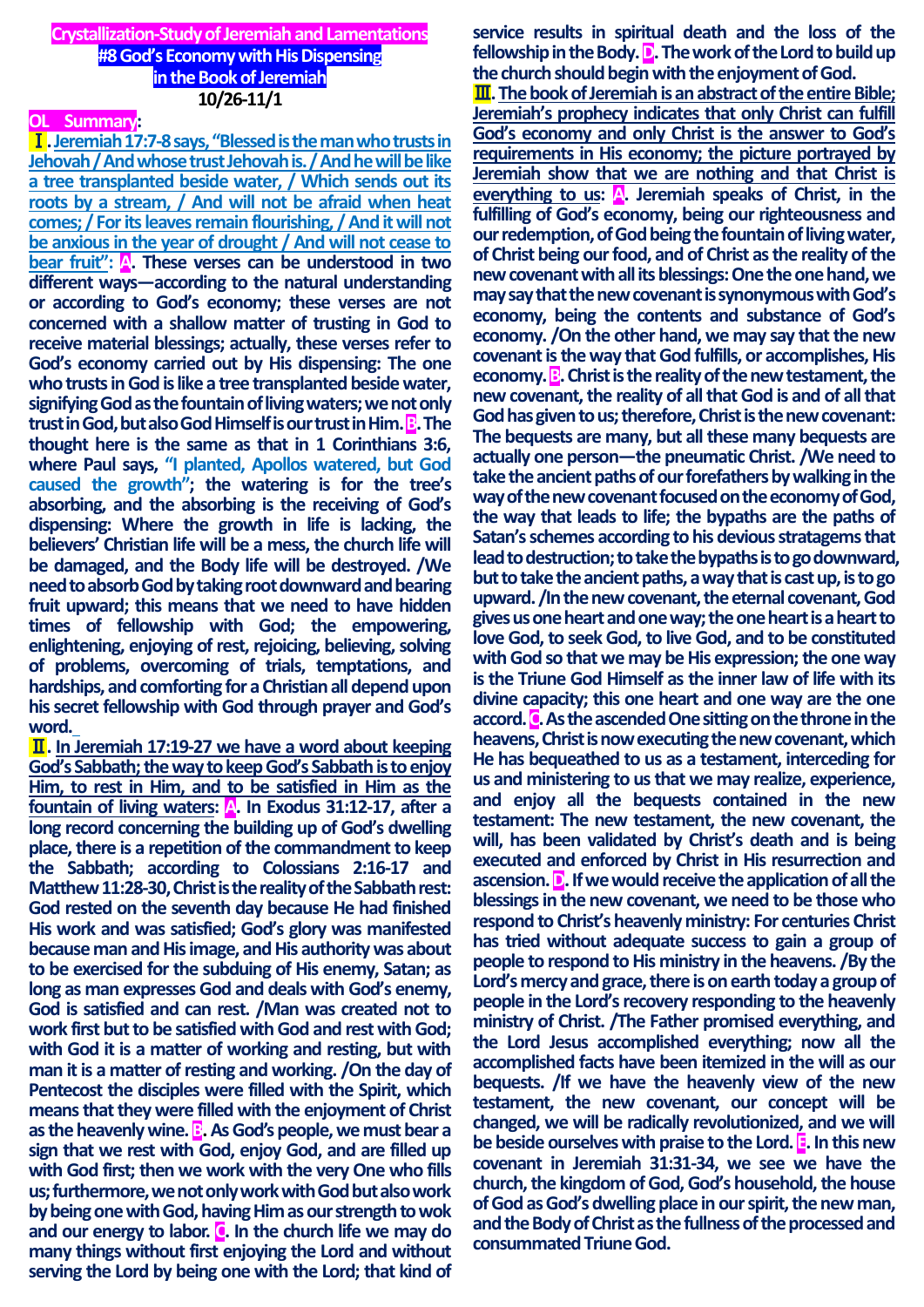CP1: To let the inner life to grow,  $\Box$  go to the meetings of the church and exercise your spirit, (2) have a personal and intimate fellowship with the Lord 3 work for the Lord in oneness with Him **OL1**: "Blessed is the man who trusts in Jehovah / And whose trust Jehovah is. / And he will be like a tree transplanted beside water, / Which sends out its roots by a stream, / And will not be afraid when heat comes; / For its leaves remain flourishing, / And it will not be anxious in the year of drought / And will not cease to bear fruit" (Jer. 17:7-8).

OL2: In order to grow in life for the building up of the Body of Christ, we need to absorb God by taking root downward and bearing fruit upward; this means that we need to have hidden times of fellowship with God; the empowering, enlightening, enjoying of rest, rejoicing, believing, solving of problems, overcoming of trials, temptations, and hardships, and comforting for a Christian all depend upon his secret fellowship with God through prayer and God's word.

OL3: Man was created not to work first but to be satisfied with God and rest with God; with God it is a matter of working and resting, but with man it is a matter of resting and working. 21-22 …Take heed to your souls and bear no burden on the Sabbath day, nor bring anything through the gates of Jerusalem. And do not bring out any burden from your houses on the Sabbath day, nor do any work; but sanctify the Sabbath day, as I commanded your fathers. OL4: On the day of Pentecost the disciples were filled with the Spirit, which means that they were filled with the enjoyment of Christ as the heavenly wine.

If the saints in a particular locality are short of the growth of life, they cannot have the proper church life. Actually, the reality of the church does not exist among them. Yes, they are a local church in name, but they do not have the reality of the church. The church exists as a gathering of saved people, but it cannot be considered a reality in the growth of life and in the experience and enjoyment of Christ. Furthermore, where the growth of life is lacking, the believers' Christian life will be a mess, the church life will be damaged, and the Body life will be destroyed. …Because they did not have the normal growth in life, they did not have the proper Christian life, church life, and Body life.

If we do not know how to have enjoyment with God and how to enjoy God Himself, we shall not know how to work with Him. …We do emphasize the matter of working with God and not working for God by our own strength. Yes, we should work with God and even by God. But …it is not even sufficient merely to work with God. We need to be one with God in His work. This requires that we enjoy Him.

#### Application: Newones and Youth/College students

God's economy is that God dispenses Himself into man to become his enjoyment, satisfaction, joy, and rest, and then work with God in oneness with Him.

To grow in the life of the Lord within, you should  $\Box$  come to the meeting of the church and exercise your spirit. ❷have a hidden, personal fellowship with the Lord. ❸work for the Lord in oneness with Him. These are three important secrets for your growth inGod's economy.

**1** come to the meeting and exercise your spirit: Psa.73:16 When I considered this in order to understand it, It was a troublesome task in my sight, 17 Until I went into the sanctuary of God; Then I perceived their end. FN "sanctuary": The solution to the psalmist's perplexity concerning the prosperity of the wicked was obtained in God's sanctuary. First, God's sanctuary, His habitation, is in our spirit and, second, it is the church. Thus, to go into the sanctuary of God, we need to turn to our spirit and go to the meetings of the church. Once we are in the sanctuary—in the spirit and in the church—we will have another view, a particular perception, of the situation concerning the wicked. In our spirit and in the church, we receive divine revelation and obtain the explanation to all our problems.

For example, you may wonder, "How is it that I've got Christ inside and my grades are low, but unbelievers have better grades than I do? When you come to the church meeting, there is light there and there will be an answer to this question. The growth of life takes place gradually. Likewise, your grade cannot be improved suddenly. However, if you work on your studies with patience in the Lord, you will surely be able to improve your grades gradually. You should not be in a hurry or think that you will not have time to study if you go to meetings, please sing aloud and enjoy the hymnals. And when you are studying, be diligent and consentrate and work hard with the Lord.

#### ❷have a hidden, personal fellowship with the Lord:

For example, you are filled with problems of relationship with friends. At these moments, please open up honestly, fellowship with the Lord personally and pray "Lord, I am troubled. But I cannot continue to remain in the darkness. Please save me from darkness. I cast thisanxiety to the Lord," Then the Lord can enlighten you and encourage you. If you are enlightened, please confess your sins; and if you are encouraged, please trust in the Lord to move forward in strength.

## ❸work for the Lord in oneness with Him:

If we do not know how to enjoy God Himself and how to be filled with Him, then we do not know how to work with Him and be one with Him in His divine work. Man enjoys what God has fulfilled in His work.

When carrying out framework for gospel in church life, we must spend half an hour (at least 15 minutes) to pray-read the Word or outlines, etc., enjoy the Lord and be filled with the Holy Spirit before going out for the gospel. Otherwise, we cannot be one with the Lord and work for Him.

Prayer: "Oh Lord Jesus, God's economy is that God dispenses Himself into man, to make Him enjoyment, satisfaction, joy and rest. I come to the church meeting and enjoy the Lord by exercising my spirit with brothers and sisters. And personally, I call upon the name of the Lord, have intimate fellowship with the Lord, take root in hidden places, and absorb the Lord. After enjoying the Lord to the fullest, let me be one with the Lord to study and gradually improve my grades for His testimony. Amen!"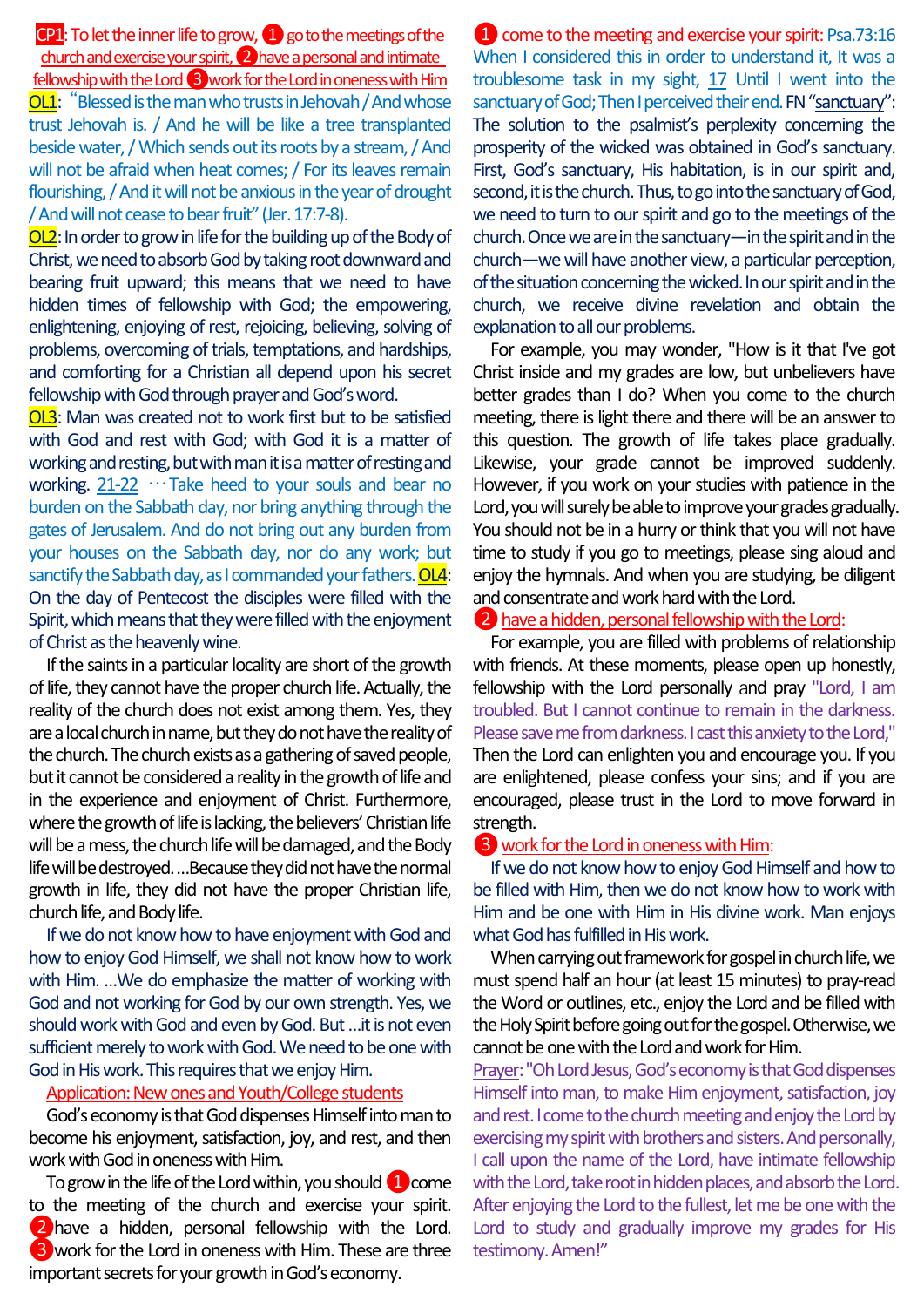**CP2**: Rest with God, enjoy God, be filled with God, be one

with God and then work for God by making God as energy OL1: As God's people, we must bear a sign that we rest with God, enjoy God, and are filled up with God first; then we work with the very One who fills us; furthermore, we not only work with God but also work by being one with God, having Him as our strength to work and our energy to labor. Exo. 31:13 ... You shall surely keep My Sabbaths; for it is a sign between Me and you throughout your generations, that you may know that I am Jehovah who sanctifies you.  $OL2$ : We need to take the ancient paths of our forefathers by walking in the way of the new covenant focused on the economy of God, the way that leads to life; the bypaths are the paths of Satan's schemes according to his devious stratagems that lead to destruction; to take the bypaths is to go downward, but to take the ancient paths, a way that is cast up, is to go upward.

Jer. 18:15 But My people have forgotten Me; They burn incense to vanity, And they have been stumbled in their ways From the ancient paths To walk on bypaths, On a way which is not cast up,

It seems as if God were saying, "Do not forget My Sabbath….Even in doing My divine work, the work of building the tabernacle, you must still bear a sign to indicate that you are My people and you need Me. Therefore you need to enjoy Me first. Then you will be able to work not only for Me, but also with Me and by being one with Me. I will be your strength to work and your energy to labor. But if you work in yourself and by yourself, that will be an insult to Me. You must do the work of building My dwelling place with Me, by Me, and in oneness with Me. I shall be very happy if you work in this way….You are My people, and you should bear a sign that you need Me to be your enjoyment, strength, and energy. You need Me to be your everything so that you may be able to work for Me. By working in this way, you honor Me and glorify Me. This is to bear a sign indicating that you are My people."

I can testify that every time I stand up to minister the Word, my unique prayer is that I would be one with the Lord in my speaking. I pray repeatedly, "Lord, in my speaking I want to practice being one spirit with You so that my speaking will be Your speaking. Lord, it must be that You speak in my speaking. If You are not one with me, I will not speak anything. I would never speak in my empty self. That would be a blasphemy to You, an insult to You. Lord, I would speak not only with You, but also by being one with You…."

## Application to the serving ones

You as the minister of the New Testament are also a prophet. Prophets are those who treasure, seek and speak the word of God. "And if you bring out the precious from the worthless, You will be as My mouth." (Jeremiah 15:19). **To take, to receive, and to keep the word of God as the expression of His thought, His will, His heart's desire, and** 

**His good pleasure, we must be absolutely one with God, trusting in Him, relying on Him, and not having any opinion that comes from the self.We must treasure the Lord's words more than all earthly riches so that we can speak oracles of God to dispense the unsearchable riches of Christ as the varied grace of God to all the saints.**

In the prophesying at the Lord's day meeting every week, please train yourself to speak the word of God. As the training and learning are needed for Japanese to speak English, you need training and learning to speak the word of God. If you practice, you will gradually improve but if you don't practice, no possibility of progress. You should check the points you enjoyed every day and review them on Saturday and on the Lord's day add the instant inspiration to it and prophesy it in the sense of oneness with God by exercising your spirit. Hope you would faithfully practice this training and learning every week.

ⅠCor. 14:23 If therefore the whole church comes together in one place,…24…all prophesy and some unbeliever …enters, he is convicted by all, he is examined by all;31For you can all prophesy one by one that all may learn and all may be encouraged.

Also, you are a laboring priest of the gospel. Rom 15:16 That I might be a minister of Christ Jesus to the Gentiles, a laboring priest of the gospel of God, in order that the offering of the Gentiles might be acceptable, having been sanctified in the Holy Spirit. Don't take an easy way that goes down. For example, the praying and going out (including online contact) for the gospel and shepherding are labors. But only by labors, you can bear the remaining fruit. If you practice gospel and shepherding faithfully, you will happen to meet the backsliding saints, finding seeking Christians or suffering gospel friends and seize the chance of bearing remaining fruit.

The church in Kobe set up the revised 20% upward goal. The goal for the Lord's day meeting: goal/base, 187/156, Motoyama 40/30, Motoyama young people 24.5/21.5, Uozaki30/25, Syukugawa27/26, Rokko 31.5/27.5, Sannomiya 19/12, Kobe 15/14. Please break down the goal to each vital group and set up the goal for each group. Then to attain the goals of the church as a whole, the district and vital groups, pray and act in one accord by making God our enjoyment, strength and energy. Prayer:"Oh Lord Jesus, let me rest with God, enjoy God, be filled with God. So that I can bear a sign as the people of God. But if I work in myself and by myself, thatwill be the insult to God. I will learn to rest in the Lord, be one with the Lord and speak the word of God to supply the new ones. Let me pray and act toward the goal of my district and vital group by coordinating with the saints and make God my enjoyment, strength and energy. Amen!" CP3: Take the blood of the Lord, use the Spirit of faith, come forward to the throne of grace, enjoy mercy and find grace for timely help